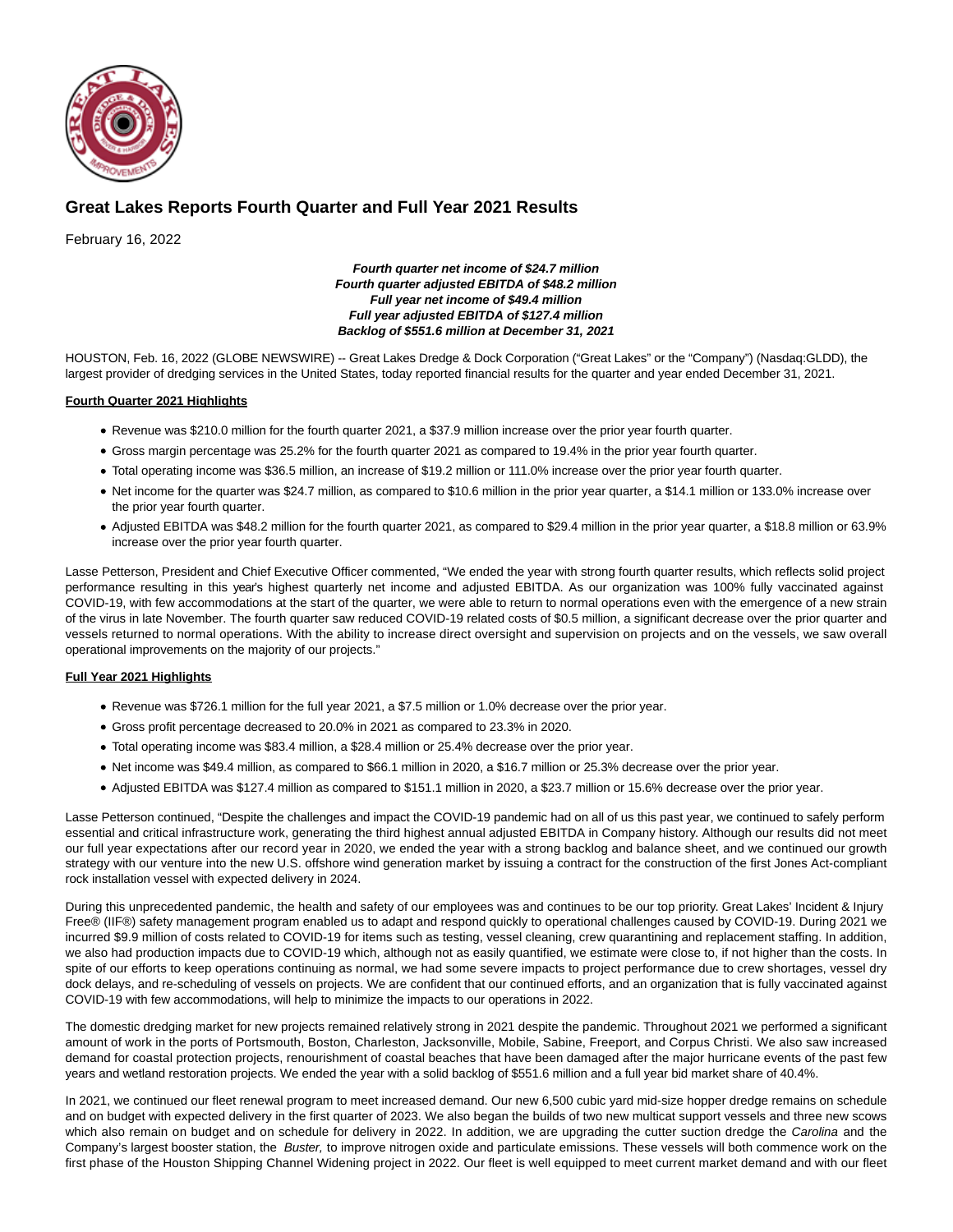renewal program we expect to be well positioned to meet future market demands.

In addition to remaining focused on our core business, we solidified our plans to enter the U.S. offshore wind market by signing a \$197 million contract with Philly Shipyard to build the first U.S.-flagged Jones Act-compliant, inclined fallpipe vessel for subsea rock installation with an expected delivery in the second half of 2024. This new vessel, which has been designed to meet the highest environmental classification, will be equipped with battery power, shore-power connection system and be capable of burning biofuel which will reduce the ship's CO2 footprint. Designing our new vessels to the highest environmental standards and retrofitting our existing vessels with emissions reducing equipment, where practicable, demonstrates our commitment to improving our overall environmental impact. The unique, technologically advanced vessel is an essential step towards building the marine infrastructure required for this new offshore wind industry, which we believe holds so much promise for our nation both economically and environmentally. We expect the offshore wind power generation market will provide Great Lakes with a strong opportunity for growth."

#### Full Year 2021 Operational Update

- Revenue for the full year 2021 was \$726.1 million, a decrease of \$7.5 million from 2020. This decrease was primarily due to lower maintenance, coastal protection and foreign revenue, offset partially by higher domestic capital revenue.
- Gross profit for the full year 2021 was \$145.3 million, a decrease of \$26.0 million from 2020. Gross profit margin percentage decreased to 20.0% for the full year 2021 as compared to 23.3% for the full year 2020. The decrease was mostly attributed to increased costs and production impacts from COVID-19.
- Operating income was \$83.4 million, a decrease of \$28.4 million over the prior year. The decrease is a result of lower gross profit and lower gain on sale of assets in 2021, and a \$1.7 million loss of use claim in 2020. The decrease was partially offset by a slightly lower general and administrative expenses in 2021.
- Net income for the full year was \$49.4 million compared to \$66.1 million in 2020, a decrease of \$16.7 million from prior year. This decrease is a result of a decrease in operating income, offset partially by a decrease in net interest expense and income taxes.

#### **Balance Sheet, Backlog & Capital Expenditures**

- At December 31, 2021, the Company had \$145.5 million in cash and cash equivalents and total debt of \$321.0 million, and availability under its revolving credit facility of \$174.5 million.
- At December 31, 2021, the Company had \$551.6 million in backlog as compared to \$559.4 million at December 31, 2020. Low bids and options pending award totaled \$567.3 million as of December 31, 2021.
- Total capital expenditures for 2021, excluding lease buyouts, were \$99.9 million compared to \$47.8 million in 2020. The 2021 capital expenditures included \$30.3 million for the construction of our new hopper dredge, \$17.5 million for the design and build of the subsea rock installation vessel, \$11.7 million for the construction of new scows, and \$11.0 million for the construction of the new multicats.

#### **Market Update**

At the end of 2021 the domestic dredging bid market reached \$1.8 billion in projects bid. We expect the 2022 bid market to be as strong as 2021 as the market continues to be driven by the large-scale port deepening projects along the east and gulf coasts. In 2022, we expect to see the continuation of port deepening bids in the ports of Norfolk, Freeport, Mobile, Sabine and additional phases in the Houston Ship Channel. In addition, our nation's coasts are subject to climate change, increasing severe weather events like Hurricane Ida, and sea level rise, which can cause an increase in beach erosion and other damage that adds to the recurring nature of our business and the need for more frequent coastal protection and port maintenance projects.

We saw continued support for the dredging industry in the U.S. Army Corps of Engineer's ("Corps") 2022 budget that was approved by the House of Representatives at a record \$8.66 billion, an 11% increase over prior year levels. In this bill the Harbor Maintenance Trust Fund would receive \$2.05 billion, which is \$370 million over 2021 budget appropriations. The U.S. government including the Corps are presently operating under a continuing resolution with budget approval anticipated before the end of the first quarter of 2022. In September of 2021, a supplemental bill was passed that included approximately \$5.7 billion dollars for emergency funding as a result of Hurricane Ida impacts. In addition, the U.S. Congress passed the \$1.2 trillion infrastructure bill in November 2021, where the Corps will be granted \$11.6 billion in funding to improve the nation's resilience to the effects of climate change, including flood control and waterway dredging.

This past year we have seen strong support for offshore wind from the Biden administration. In March 2021, the White House announced new initiatives that will advance the administration's goals to expand the nation's offshore wind energy capacity in the coming decade by opening new areas of development, improving environmental permitting, and increasing public financing for projects. As part of that initiative the Departments of the Interior, Energy and Commerce committed to a shared goal of installing 30 gigawatts ("GW") of offshore wind power generation capacity in U.S. waters by 2030. In December 2021, Massachusetts and Maryland selected a total of four offshore wind projects to bring an additional 3.2 GW of new offshore wind capacity to the states. In addition, in January 2022 the Biden administration announced plans to auction more than 480,000 acres in the New York Bight for six new offshore wind energy leases, the administration's first wind sale and the largest lease area ever offered, with potential build-out capacity up to 7 GW.

### **Conference Call Information**

The Company will conduct a quarterly conference call, which will be held on Wednesday, February 16, 2022 at 9:00 a.m. C.S.T (10:00 a.m. E.S.T.). The call in number is (877) 377-7553 and Conference ID is 5544504. The conference call will be available by replay until Friday, February 18, 2021 by calling (855) 859-2056 and providing Conference ID 5544504. The live call and replay can also be heard on the Company's website, www.gldd.com, under Events & Presentations on the investor relations page. Information related to the conference call will also be available on the investor relations page of the Company's website.

# **Use of Non-GAAP measures**

Adjusted EBITDA, as provided herein, represents net income (loss) from continued operations, adjusted for net interest expense, income taxes, depreciation and amortization expense, debt extinguishment, accelerated maintenance expense for new international deployments, goodwill or asset impairments and gains on bargain purchase acquisitions. Adjusted EBITDA is not a measure derived in accordance with GAAP. The Company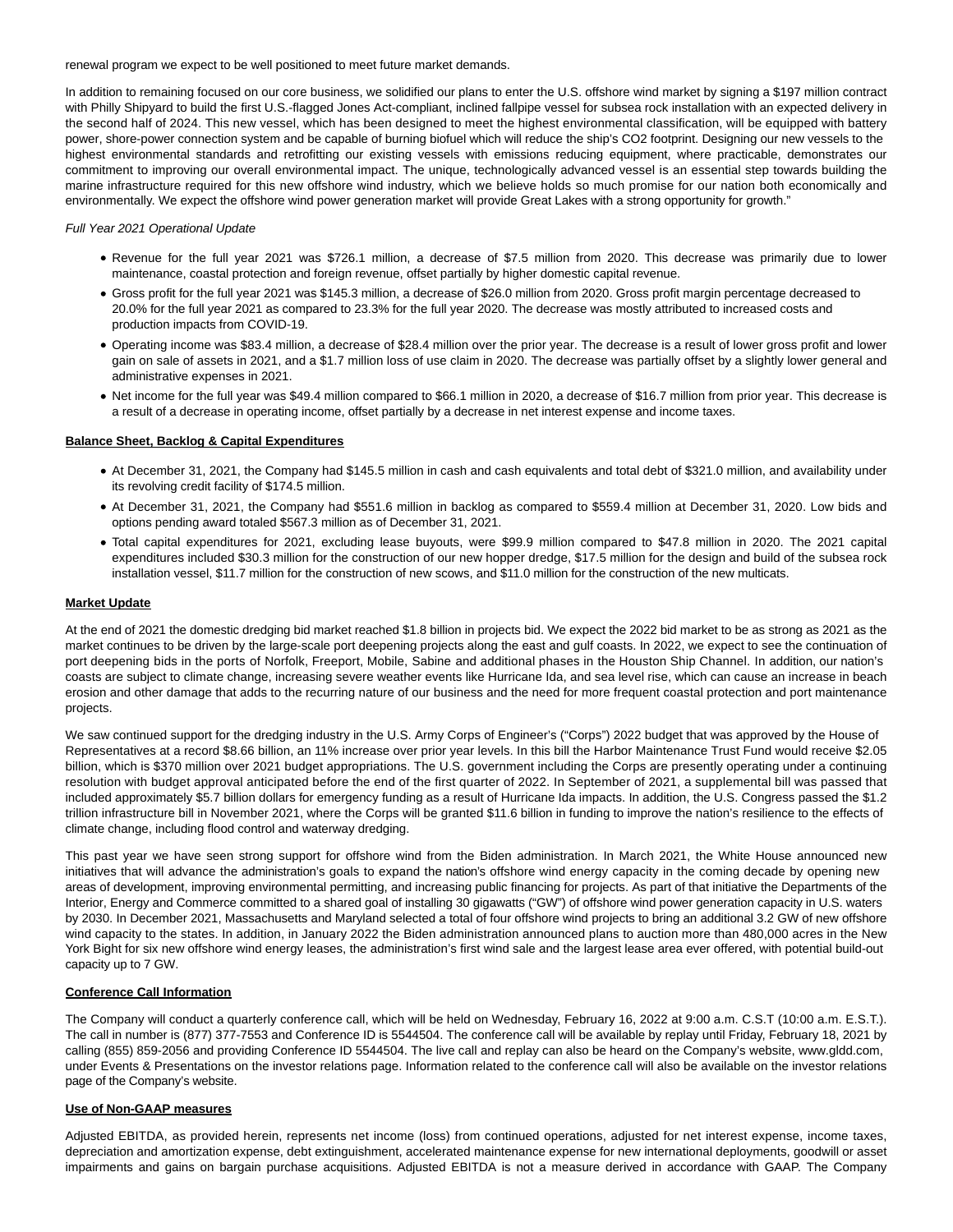presents Adjusted EBITDA as an additional measure by which to evaluate the Company's operating trends. The Company believes that Adjusted EBITDA is a measure frequently used to evaluate performance of companies with substantial leverage and that the Company's primary stakeholders (i.e., its stockholders, bondholders and banks) use Adjusted EBITDA to evaluate the Company's period to period performance. Additionally, management believes that Adjusted EBITDA provides a transparent measure of the Company's recurring operating performance and allows management and investors to readily view operating trends, perform analytical comparisons and identify strategies to improve operating performance. For this reason, the Company uses a measure based upon Adjusted EBITDA to assess performance for purposes of determining compensation under the Company's incentive plan. Adjusted EBITDA should not be considered an alternative to, or more meaningful than, amounts determined in accordance with GAAP including: (a) operating income as an indicator of operating performance; or (b) cash flows from operations as a measure of liquidity. As such, the Company's use of Adjusted EBITDA, instead of a GAAP measure, has limitations as an analytical tool, including the inability to determine profitability or liquidity due to the exclusion of accelerated maintenance expense for new international deployments, goodwill or asset impairments, gains on bargain purchase acquisitions, interest and income tax expense and the associated significant cash requirements and the exclusion of depreciation and amortization, which represent significant and unavoidable operating costs given the level of indebtedness and capital expenditures needed to maintain the Company's business. For these reasons, the Company uses operating income to measure the Company's operating performance and uses Adjusted EBITDA only as a supplement. Adjusted EBITDA is reconciled to net income attributable to common stockholders of Great Lakes Dredge & Dock Corporation in the table of financial results. For further explanation, please refer to the Company's SEC filings.

### **The Company**

Great Lakes Dredge & Dock Corporation is the largest provider of dredging services in the United States. In addition, the Company has a long history of performing significant international projects. The Company employs experienced civil, ocean and mechanical engineering staff in its estimating, production and project management functions. In its over 131-year history, the Company has never failed to complete a marine project. Great Lakes owns and operates the largest and most diverse fleet in the U.S. dredging industry, comprised of over 200 specialized vessels. Great Lakes has a disciplined training program for engineers that ensures experienced-based performance as they advance through Company operations. The Company's Incident-and Injury-Free® (IIF®) safety management program is integrated into all aspects of the Company's culture. The Company's commitment to the IIF® culture promotes a work environment where employee safety is paramount.

#### **Cautionary Note Regarding Forward-Looking Statements**

Certain statements in this press release may constitute "forward-looking" statements as defined in Section 21E of the Securities Exchange Act of 1934 (the "Exchange Act"), the Private Securities Litigation Reform Act of 1995 (the "PSLRA") or in releases made by the Securities and Exchange Commission (the "SEC"), all as may be amended from time to time. Such forward-looking statements involve known and unknown risks, uncertainties and other important factors that could cause the actual results, performance or achievements of Great Lakes and its subsidiaries, or industry results, to differ materially from any future results, performance or achievements expressed or implied by such forward-looking statements. Statements that are not historical fact are forward-looking statements. Forward-looking statements can be identified by, among other things, the use of forward-looking language, such as the words "plan," "believe," "expect," "anticipate," "intend," "estimate," "project," "may," "would," "could," "should," "seeks," "are optimistic," or "scheduled to," or other similar words, or the negative of these terms or other variations of these terms or comparable language, or by discussion of strategy or intentions. These cautionary statements are being made pursuant to the Exchange Act and the PSLRA with the intention of obtaining the benefits of the "safe harbor" provisions of such laws. Great Lakes cautions investors that any forward-looking statements made by Great Lakes are not guarantees or indicative of future performance. Important assumptions and other important factors that could cause actual results to differ materially from those forward-looking statements with respect to Great Lakes include, but are not limited to: the impact of the COVID-19 pandemic and related responsive measures, including productivity impacts and increased expenditures; our ability to obtain and retain federal government dredging and other contracts, which is impacted by the amount of government funding for dredging and other projects and the degree to which government funding is directed to the Corps and certain other customers, which in turn could be impacted by extended federal government shutdowns or declarations of additional national emergencies; our ability to qualify as an eligible bidder under government contract criteria and to compete successfully against other qualified bidders in order to obtain government dredging and other contracts; cost over-runs, operating cost inflation and potential claims for liquidated damages, particularly with respect to our fixed cost contracts; the timing of our performance on contracts and new contracts being awarded to us; significant liabilities that could be imposed were we to fail to comply with government contracting regulations; increasing costs to operate and maintain aging vessels and comply with applicable regulations or standards; increasing costs of fleet improvements to remain competitive; equipment or mechanical failures; impacts to our facilities and suppliers from pandemics, epidemics or outbreaks of infectious disease affecting our markets; impacts to our supply chain for procurement of new vessel build materials: our international dredging operations; instability and declining relationships amongst certain governments in the Middle East and the impact this may have on infrastructure investment, asset value of such operations, and local licensing, permitting and royalty issues; capital and operational costs due to environmental regulations; market and regulatory responses to climate change; contract penalties for any projects that are completed late; force majeure events, including natural disasters, pandemics and terrorists' actions; changes in the amount of our estimated backlog; significant negative changes to large, single customer contracts; our ability to obtain financing for the construction of new vessels, including our new offshore wind vessel; potential inability to secure contracts to utilize new offshore wind vessel; unforeseen delays and cost overruns related to the construction of new vessels, including potential mechanical and engineering issues and unforeseen changes in environmental regulations; any failure to comply with Section 27 of the Jones Act provisions on coastwise trade, or if those provisions were modified or repealed; fluctuations in fuel prices, particularly given our dependence on petroleum-based products; impacts of nationwide inflation on procurement of new build materials; our ability to obtain bonding or letters of credit and risks associated with draws by the surety on outstanding bonds or calls by the beneficiary on outstanding letters of credit; acquisition integration and consolidation, including transaction expenses, unexpected liabilities and operational challenges and risks; divestitures and discontinued operations, including retained liabilities from businesses that we sell or discontinue; potential penalties and reputational damage as a result of legal and regulatory proceedings, including a pending criminal proceeding in Louisiana; any liabilities imposed on us for the obligations of joint ventures, partners and subcontractors; increased costs of certain material used in our operations due to newly imposed tariffs; unionized labor force work stoppages; any liabilities for job-related claims under federal law, which does not provide for the liability limitations typically present under state law; operational hazards, including any liabilities or losses relating to personal or property damage resulting from our operations; our ability to identify and contract with qualified MBE or DBE contractors to perform as subcontractors; our substantial amount of indebtedness, which makes us more vulnerable to adverse economic and competitive conditions; restrictions on the operation of our business imposed by financing covenants; impacts of adverse capital and credit market conditions on our ability to meet liquidity needs and access capital; our ability to maintain or expand our credit capacity; limitations on our hedging strategy imposed by statutory and regulatory requirements for derivative transactions; foreign exchange risks, in particular, as it relates to the new offshore wind vessel build; losses attributable to our investments in privately financed projects; restrictions on foreign ownership of our common stock; restrictions imposed by Delaware law and our charter on takeover transactions that stockholders may consider to be favorable; restrictions on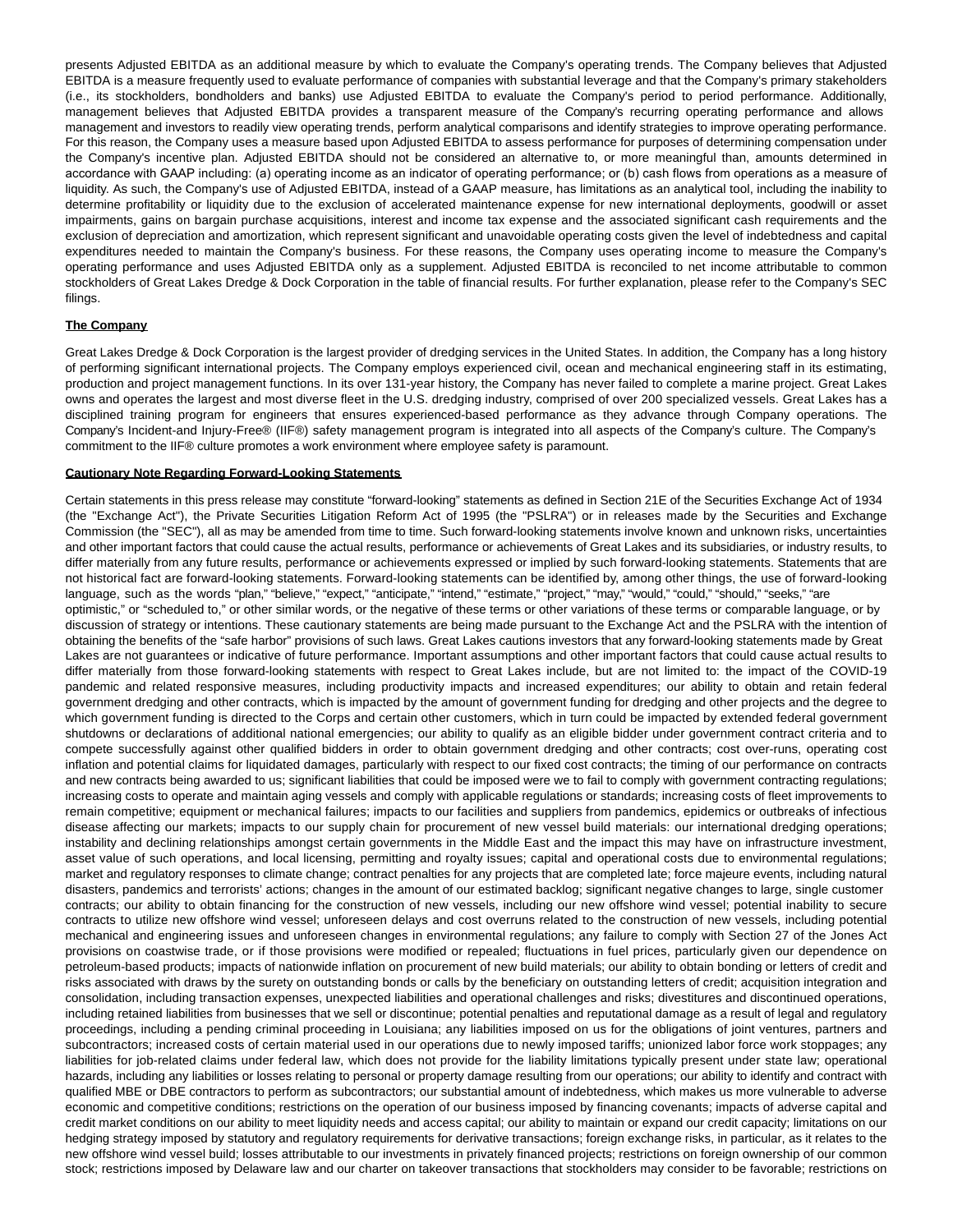our ability to declare dividends imposed by our financing agreements and Delaware law; significant fluctuations in the market price of our common stock, which may make it difficult for holders to resell our common stock when they want or at prices that they find attractive; changes in previous recorded net revenue and profit as a result of the significant estimates made in connection with our methods of accounting for recognized revenue; maintaining an adequate level of insurance coverage; our ability to find, attract and retain key personnel and skilled labor; disruptions, failures, data corruptions, cyber-based attacks or security breaches of the information technology systems on which we rely to conduct our business; and impairments of our goodwill or other intangible assets. For additional information on these and other risks and uncertainties, please see Item 1A. "Risk Factors" of Great Lakes' Annual Report on Form 10-K for the year ended December 31, 2020, Item 1A. "Risk Factors" of Great Lakes' Quarterly Report on Form 10-Q for the quarter ended September 30, 2021, and in other securities filings by Great Lakes with the SEC.

Although Great Lakes believes that its plans, intentions and expectations reflected in or suggested by such forward-looking statements are reasonable, actual results could differ materially from a projection or assumption in any forward-looking statements. Great Lakes' future financial condition and results of operations, as well as any forward-looking statements, are subject to change and inherent risks and uncertainties. The forward-looking statements contained in this press release are made only as of the date hereof and Great Lakes does not have or undertake any obligation to update or revise any forward-looking statements whether as a result of new information, subsequent events or otherwise, unless otherwise required by law.

## **Great Lakes Dredge & Dock Corporation and Subsidiaries Condensed Consolidated Statements of Operations (Unaudited and in thousands, except per share amounts)**

|                                     | <b>Three Months Ended</b><br>December 31, |          |    |          | <b>Twelve Months Ended</b><br>December 31, |          |    |           |
|-------------------------------------|-------------------------------------------|----------|----|----------|--------------------------------------------|----------|----|-----------|
|                                     |                                           |          |    |          |                                            |          |    |           |
|                                     |                                           | 2021     |    | 2020     |                                            | 2021     |    | 2020      |
| Contract revenues                   | \$                                        | 209,964  | \$ | 172,145  | \$                                         | 726,149  | \$ | 733,601   |
| Gross profit                        |                                           | 52,991   |    | 33,387   |                                            | 145,270  |    | 171,228   |
| General and administrative expenses |                                           | 16,421   |    | 17,494   |                                            | 62,134   |    | 62,757    |
| Proceeds from loss of use claim     |                                           |          |    |          |                                            |          |    | (1,723)   |
| (Gain) loss on sale of assets-net   |                                           | 29       |    | (1,387)  |                                            | (294)    |    | (1,571)   |
| Total operating income              |                                           | 36,541   |    | 17,280   |                                            | 83,430   |    | 111,765   |
| Other income (expense)              |                                           |          |    |          |                                            |          |    |           |
| Interest expense-net                |                                           | (4, 144) |    | (6, 511) |                                            | (21,601) |    | (26, 585) |
| Other income                        |                                           | 302      |    | 1,510    |                                            | 994      |    | 1,110     |
| Income before income taxes          |                                           | 32,699   |    | 12,279   |                                            | 62,823   |    | 86,290    |
| Income tax provision                |                                           | (7,992)  |    | (1,670)  |                                            | (13,391  |    | (20, 187) |
| Net income                          |                                           | 24,707   | \$ | 10,609   | S                                          | 49,432   | \$ | 66,103    |
| Basic earnings per share            | \$                                        | 0.38     | \$ | 0.16     | \$                                         | 0.75     | \$ | 1.02      |
| Basic weighted average shares       |                                           | 65,740   |    | 64,793   |                                            | 65,587   |    | 64,743    |
| Diluted earnings per share          | \$                                        | 0.37     | \$ | 0.16     | \$                                         | 0.75     | \$ | 1.00      |
| Diluted weighted average shares     |                                           | 66,449   |    | 66,000   |                                            | 66,301   |    | 65,872    |

# **Great Lakes Dredge & Dock Corporation and Subsidiaries Reconciliation of Net Income (Loss) to Adjusted EBITDA (Unaudited and in thousands)**

|                        | <b>Three Months Ended</b> |  |        |  | <b>Twelve Months Ended</b><br>December 31, |  |         |
|------------------------|---------------------------|--|--------|--|--------------------------------------------|--|---------|
|                        | December 31,              |  |        |  |                                            |  |         |
|                        | 2021                      |  | 2020   |  | 2021                                       |  | 2020    |
| Net income             | 24,707                    |  | 10.609 |  | 49.432                                     |  | 66,103  |
| Adjusted for:          |                           |  |        |  |                                            |  |         |
| Interest expense-net   | 4.144                     |  | 6.511  |  | 21,601                                     |  | 26,585  |
| Income tax provision   | 7.992                     |  | 1.670  |  | 13,391                                     |  | 20,187  |
| Depreciation expense   | 11,342                    |  | 10,599 |  | 43,016                                     |  | 38,183  |
| <b>Adjusted EBITDA</b> | 48,185                    |  | 29,389 |  | 127,440                                    |  | 151,058 |